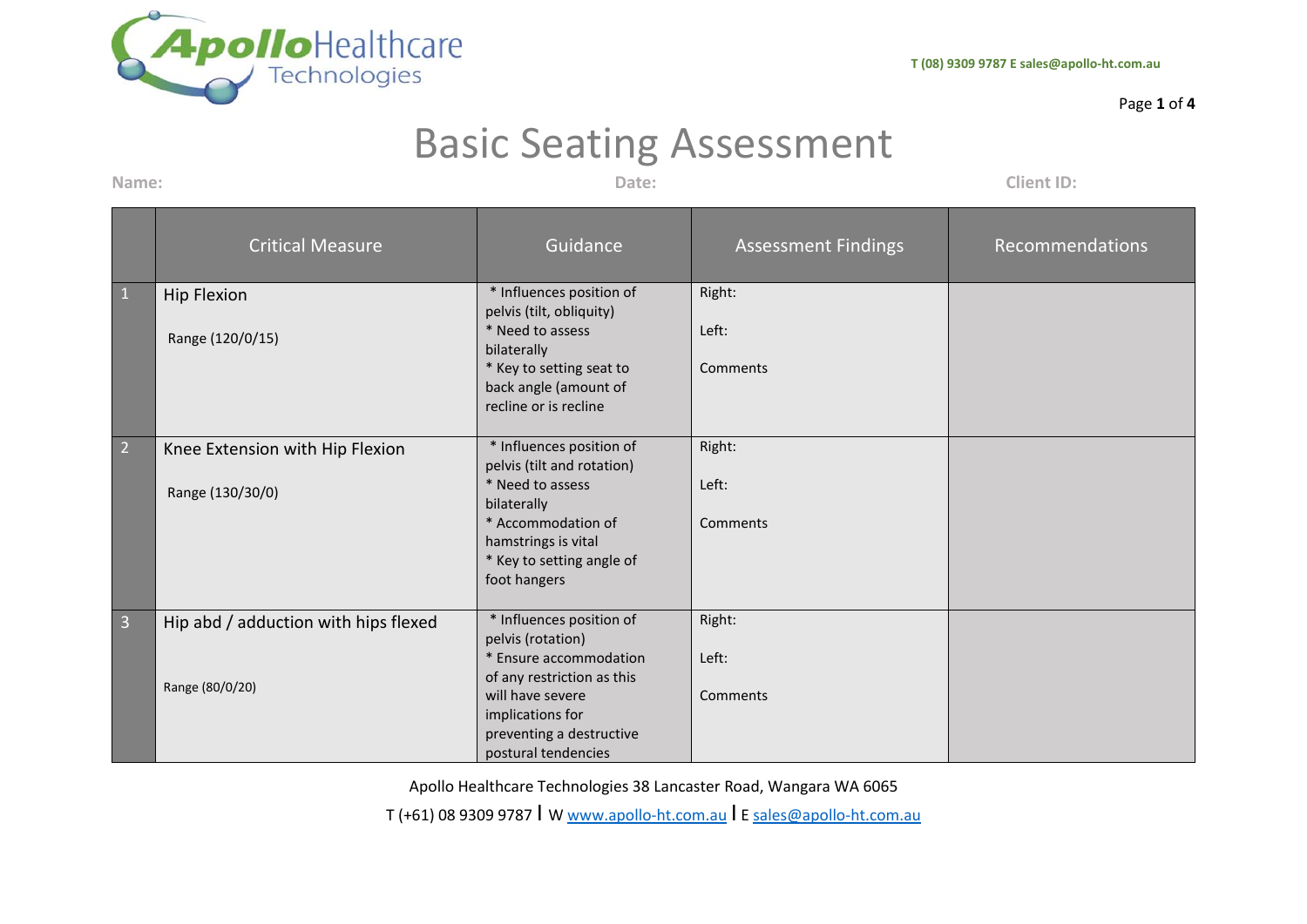

Page **2** of **4**

| * Important for visual                            | Range:                                                                                                                                                                                                                                                                                    |                                  |
|---------------------------------------------------|-------------------------------------------------------------------------------------------------------------------------------------------------------------------------------------------------------------------------------------------------------------------------------------------|----------------------------------|
|                                                   |                                                                                                                                                                                                                                                                                           |                                  |
|                                                   |                                                                                                                                                                                                                                                                                           |                                  |
|                                                   |                                                                                                                                                                                                                                                                                           |                                  |
|                                                   |                                                                                                                                                                                                                                                                                           |                                  |
|                                                   |                                                                                                                                                                                                                                                                                           |                                  |
|                                                   |                                                                                                                                                                                                                                                                                           |                                  |
|                                                   |                                                                                                                                                                                                                                                                                           |                                  |
|                                                   |                                                                                                                                                                                                                                                                                           |                                  |
|                                                   |                                                                                                                                                                                                                                                                                           |                                  |
|                                                   |                                                                                                                                                                                                                                                                                           |                                  |
|                                                   |                                                                                                                                                                                                                                                                                           |                                  |
|                                                   |                                                                                                                                                                                                                                                                                           |                                  |
|                                                   |                                                                                                                                                                                                                                                                                           |                                  |
|                                                   |                                                                                                                                                                                                                                                                                           |                                  |
|                                                   |                                                                                                                                                                                                                                                                                           |                                  |
| Guidance                                          | <b>Assessment Findings</b>                                                                                                                                                                                                                                                                | Recommendations                  |
|                                                   |                                                                                                                                                                                                                                                                                           |                                  |
| This may give an idea of<br>the amount of support | Independent:                                                                                                                                                                                                                                                                              |                                  |
| required within the                               |                                                                                                                                                                                                                                                                                           |                                  |
| seating system                                    | Independent using hands to bear                                                                                                                                                                                                                                                           |                                  |
|                                                   | weight:                                                                                                                                                                                                                                                                                   |                                  |
|                                                   |                                                                                                                                                                                                                                                                                           |                                  |
|                                                   | $Ax1$ :                                                                                                                                                                                                                                                                                   |                                  |
|                                                   |                                                                                                                                                                                                                                                                                           |                                  |
|                                                   | Ax2:                                                                                                                                                                                                                                                                                      |                                  |
| Please indicate how the                           | Independent:                                                                                                                                                                                                                                                                              |                                  |
| patient transfers,                                |                                                                                                                                                                                                                                                                                           |                                  |
| including with or without                         | Ax1:                                                                                                                                                                                                                                                                                      |                                  |
| an aid e.g. standing hoist,                       |                                                                                                                                                                                                                                                                                           |                                  |
| Stedy Zimmer frame etc                            | Ax2:                                                                                                                                                                                                                                                                                      |                                  |
|                                                   | Hoist:                                                                                                                                                                                                                                                                                    |                                  |
|                                                   | field<br>* Key for feeding<br>position<br>* Limitation in flexion<br>can result in tilt in space<br>being contraindicated<br>* Needs to be corrected or<br>accommodated<br>appropriately, otherwise<br>difficult to control pelvis<br>Lumbar spine:<br>Thoracic spine:<br>Cervical spine: | Comments:<br>Range:<br>Comments: |

Apollo Healthcare Technologies 38 Lancaster Road, Wangara WA 6065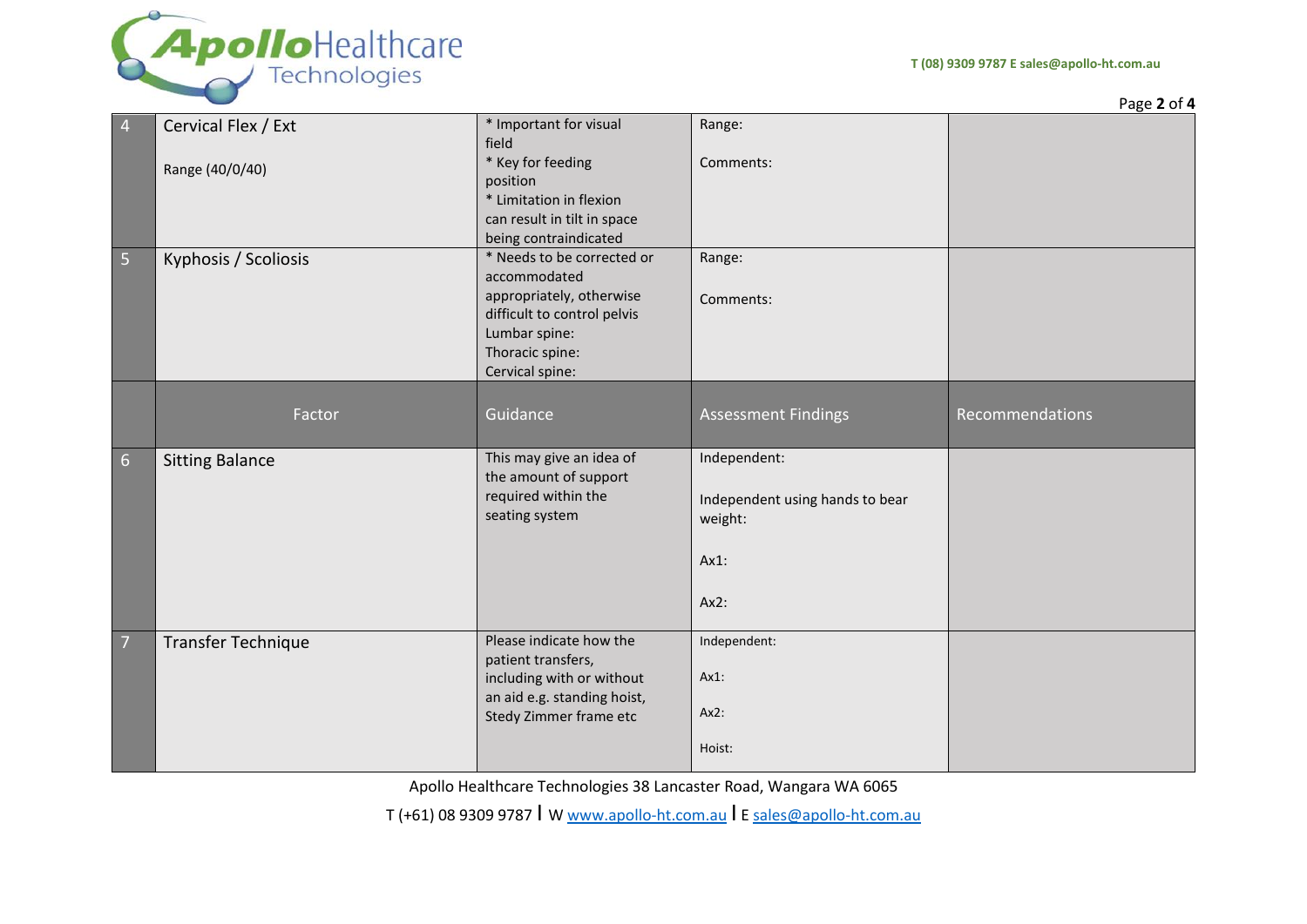



|   |                 |                                                  |                                          | Page 3 of 4 |
|---|-----------------|--------------------------------------------------|------------------------------------------|-------------|
| δ | Skin Inspection | Please complete a full<br>skin inspection and    | Skin intact:                             |             |
|   |                 | indicate what type of<br>cushion client requires | Existing pressure damage evident:        |             |
|   |                 |                                                  | Evidence of previous pressure<br>damage: |             |
|   |                 |                                                  | Moisture damage evident:                 |             |
|   |                 |                                                  | Braden scale score:                      |             |

Additional Information, Recommendations, or Chairs Trialled

OT Signature:

Apollo Healthcare Technologies 38 Lancaster Road, Wangara WA 6065